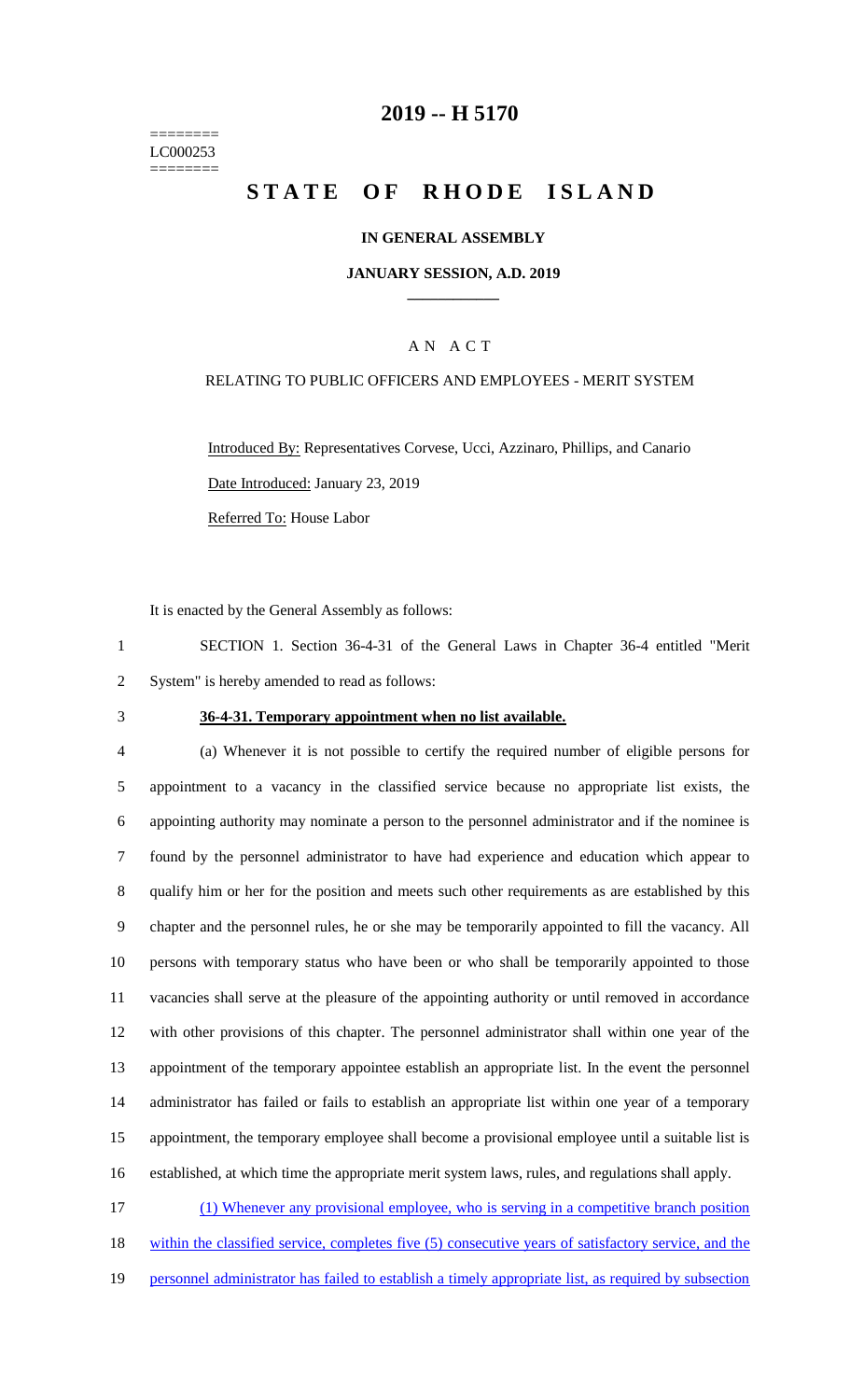(a) of this section during that time, that provisional employee shall be deemed to have qualified

2 for their position and shall be awarded permanent status, without the need of examination.

 (2) When an appropriate list is established for a position held by a temporary or provisional appointee, the position shall be deemed to be vacant for the purposes of certification and appointment, and no salary or other compensation shall be paid to any temporary or provisional appointee for services in the position for more than fifteen (15) days after certification of at least three (3) available eligibles from the appropriate list.

 (b) Any employee who holds temporary or provisional status for at least twelve (12) consecutive months in the class in which he or she is serving and who takes the appropriate examination for the position shall receive in addition to his or her test score five (5) additional points for each year of state service, which shall be added to his or her test score, provided, however, that in no case shall an employee receive credit for more than four (4) years of service. An employee who holds temporary provisional status for at least twelve (12) consecutive months in the class in which he or she is serving and is found to be reachable for certification to the position he or she holds shall be appointed to the position unless the appointing authority certifies to the personnel administrator that the individual's service has been unsatisfactory.

SECTION 2. This act shall take effect upon passage.

#### ======== LC000253 ========